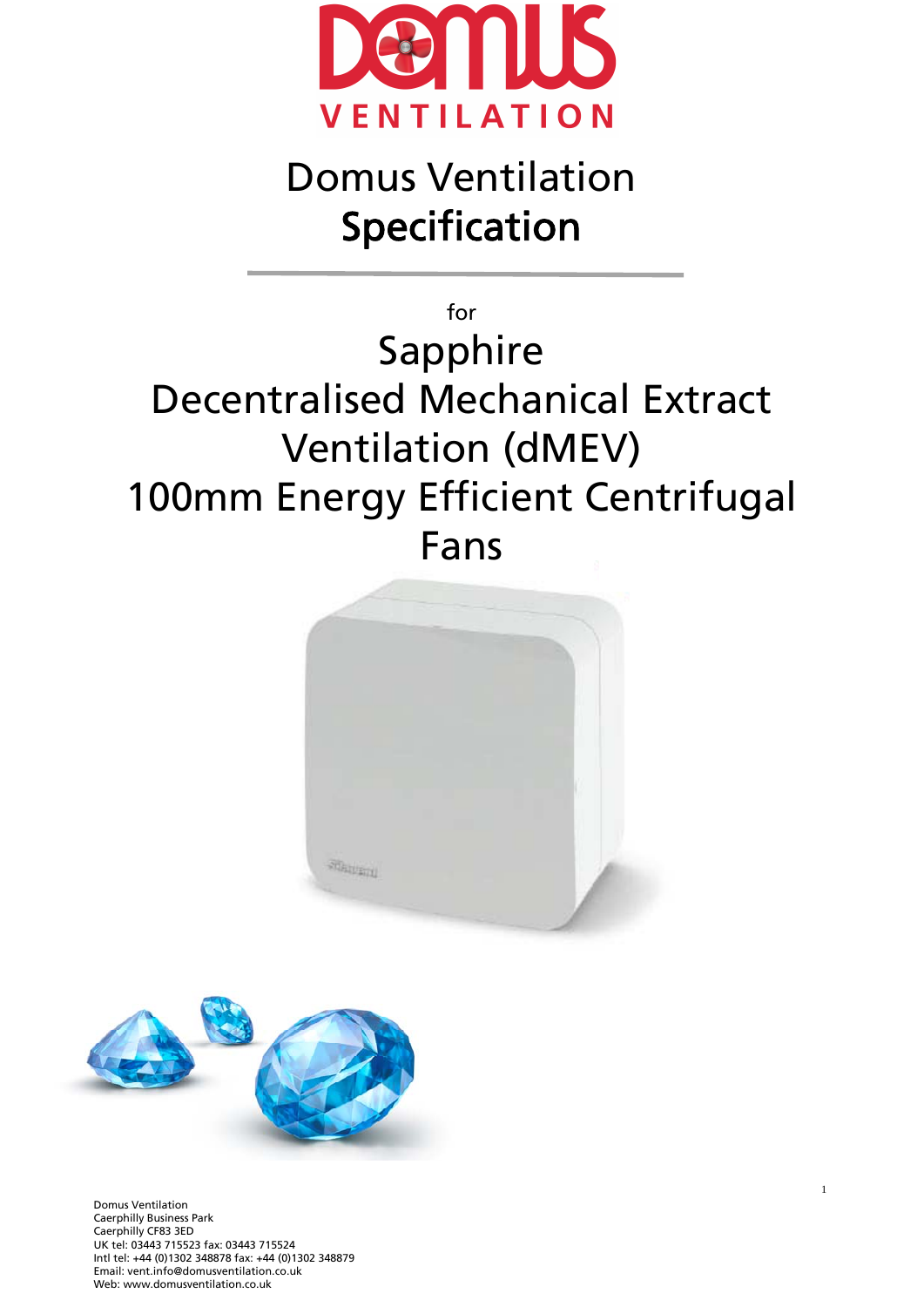| <b>Contents</b>            | Page |
|----------------------------|------|
| Scope of Works             | 3    |
| Manufacturer               | 3    |
| <b>Product Range</b>       | 3    |
| <b>Materials</b>           | 3    |
| <b>Size</b>                | 3    |
| <b>Performance Data</b>    | 4    |
|                            |      |
| Appendix A - Range Details | 4    |

Appendix B – Installation Instructions and the state of the 4

| <b>Domus Ventilation</b>                             |  |
|------------------------------------------------------|--|
| <b>Caerphilly Business Park</b>                      |  |
| Caerphilly CF83 3ED                                  |  |
| UK tel: 03443 715523 fax: 03443 715524               |  |
| Intl tel: +44 (0)1302 348878 fax: +44 (0)1302 348879 |  |
| Email: vent.info@domusventilation.co.uk              |  |
| Web: www.domusventilation.co.uk                      |  |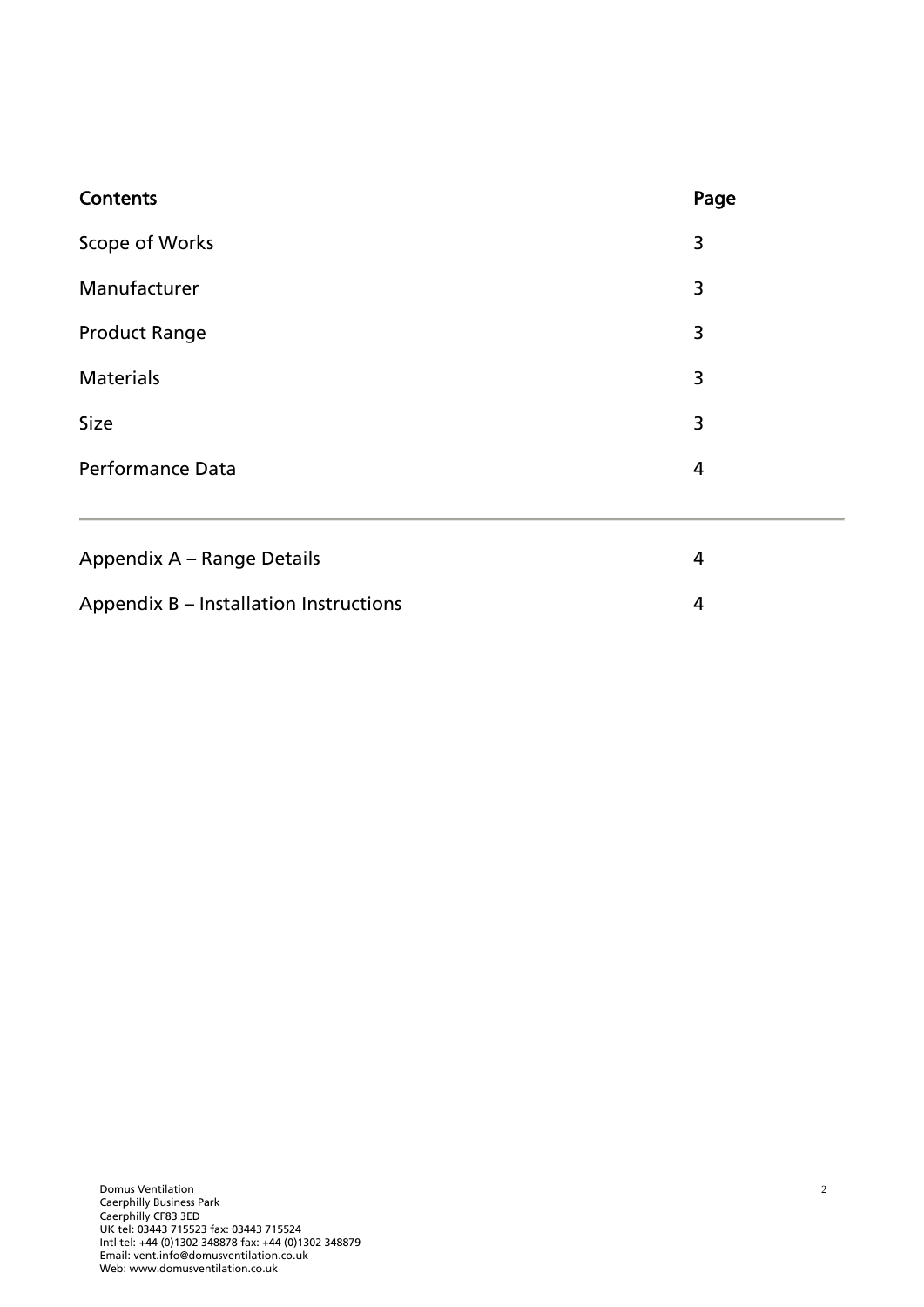### Scope of Works

#### Decentralised Mechanical Extract Ventilation (dMEV) Applications System 3

#### 100mm - Bathroom | Toilet | Utility Room | Kitchen

A (Sapphire) Decentralised Mechanical Extract Ventilation (dMEV) centrifugal fan shall be installed to continuously extract stale waste air from a wet room, in line with the requirements of Approved Document F of the Building Regulations (F1 Means of Ventilation).

The fan shall be capable of mounting on a wall or ceiling and operate at a sound level down to 18dB(A) @ 3m, at a background rate, whilst also providing a Specific Fan Power less than 0.70 W/l(/s).

The fascia of the fan shall appear as a single, smooth surface for discreet integration within the wet room.

Low voltage, timer and humidistat dMEV fan options shall be made available across the range.

#### Manufacturer

Domus Ventilation

### Product Range

Part of the Sapphire range

### **Materials**

White UV stabilised and fire retardant ABS

#### Size

100mm